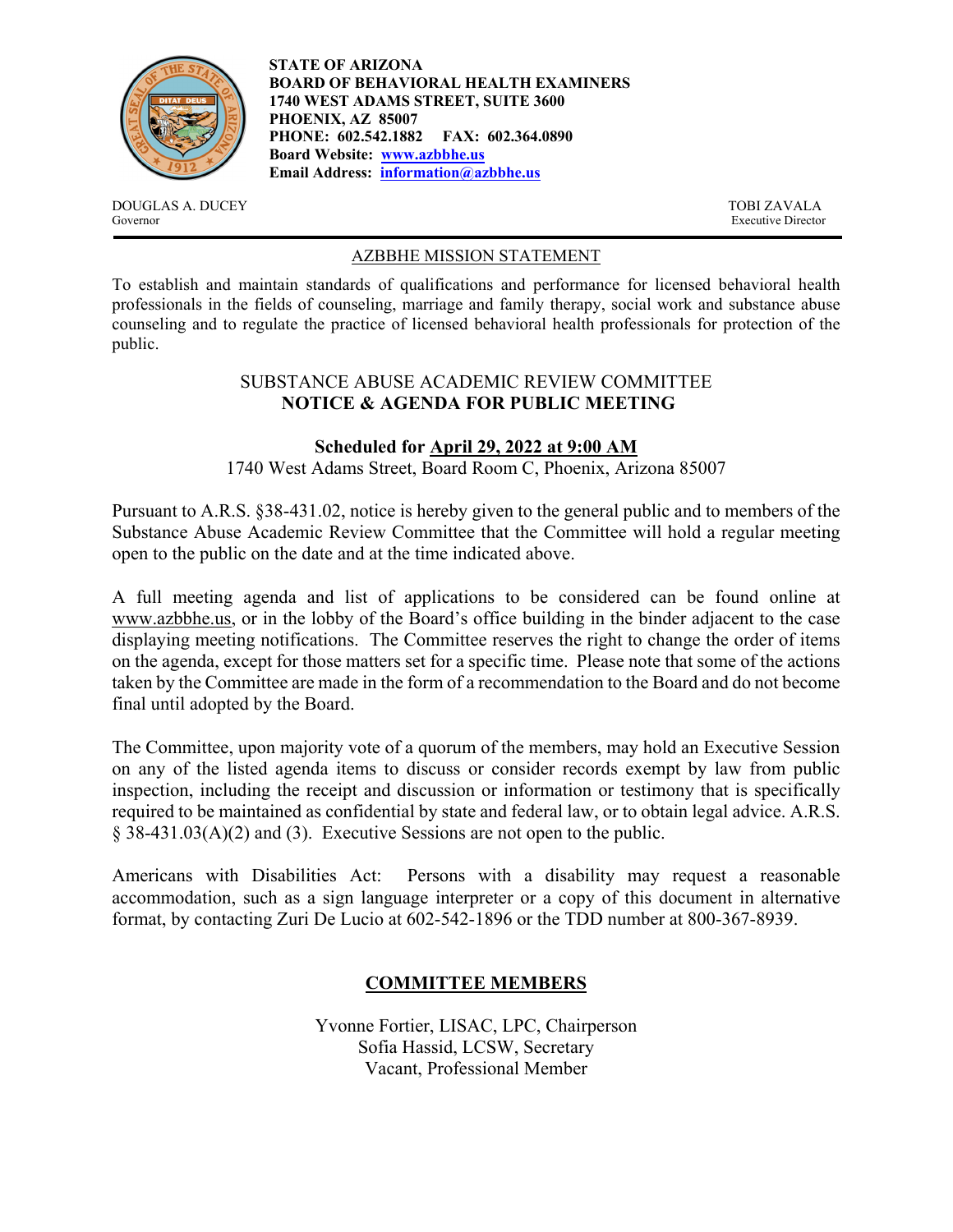The agenda for the meeting is as follows:

# **1. Call to order**

# **2. Roll call** (staff)

# **3. Minutes: Review, consideration and action.**

*A. February 25, 2022, general meeting minutes* 

### **4. Report from the Chair**

The Committee may go into executive session to discuss confidential records pursuant to A.R.S. §38-  $431.03(A)(2)$  or to obtain legal advice pursuant to A.R.S. §38-431.03(A)(3).

 *None* 

## **5. Report from the Executive Director and/or staff**

The Committee may go into executive session to discuss confidential records pursuant to A.R.S. §38-  $431.03(A)(2)$  or to obtain legal advice pursuant to A.R.S. §38-431.03(A)(3).

*A. General agency operations* 

#### **6. Assistant Attorney General's Report**

The Board may go into executive session to discuss confidential records pursuant to A.R.S. § 38- 431.03(A)(2) or to obtain legal advice pursuant to A.R.S. §38-431.03(A)(3).

 *None* 

## **7. Supervisor exemption request: review, consideration and action**

 *None* 

#### **8. Consent agenda: review, consideration and action regarding 60-day extension request for deficiencies and 90-day extension for examination**

- *A. Noel Altaha, LMSW Applicant (60-day deficiency extension)*
- *B. Gavin Dosil, LCSW Applicant (60-day deficiency extension)*
- *C. Ellen Day, LAC Applicant (60-day deficiency extension)*
- *D. Megan Tronzo, LAC Applicant (60-day deficiency extension)*
- *E. Brandy Stuhan, LPC Applicant (60-day deficiency extension)*
- *F. Ming An Liu, LPC Applicant (60-day deficiency extension)*
- *G. Wais Khairandesh, LPC Applicant (60-day deficiency extension)*
- *H. Sara Spivey, LPC Applicant (60-day deficiency extension)*
- *I. Monique Uribe, LPC Applicant (60-day deficiency extension)*
- *J. Steve Bolay, LAC Applicant (90-day exam extension)*
- *K. LaToria Waters, LAC Applicant (90-day exam extension)*
- *L. Jessica Zavalza, LMSW Applicant (90-day exam extension)*
- *M. Amber Rodriguez, LMSW Applicant (90-day exam extension)*
- *N. Dorinda Thompson, LMSW Applicant (90-day exam extension)*

# **9. Exam accommodation request: review, consideration and action.**

*A. Gisso Welsh, LAC Applicant*